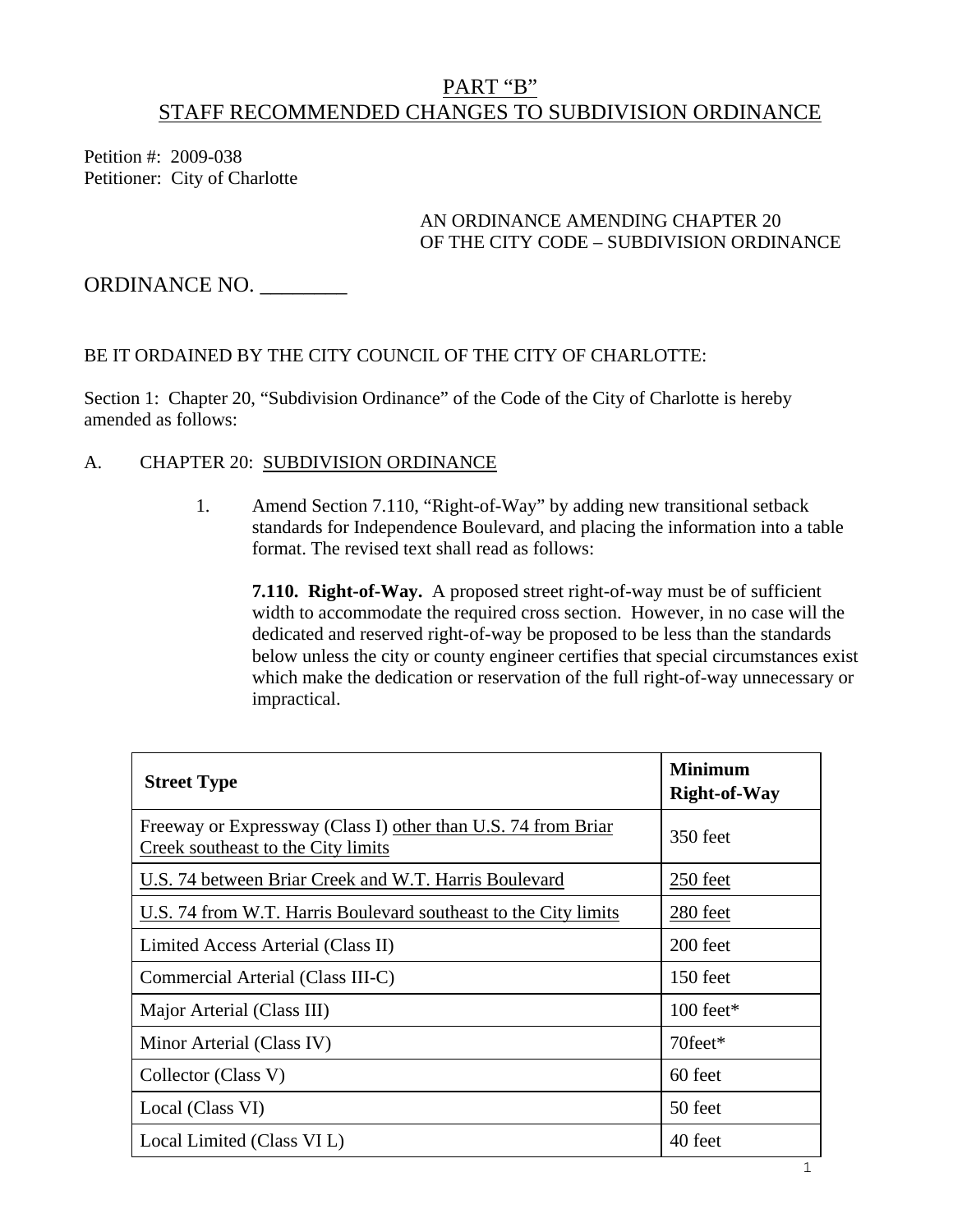\*The right-of-way widths for urban Class III and IV thoroughfares located within the area bounded by Route 4 and I-85 shall be a minimum of 80 feet for Class III streets and 60 feet for Class IV streets and as provided for in Section 12.103 of the City of Charlotte Zoning Ordinance.

Along existing streets less than 60 feet wide, there is no requirement that right-of-way greater than 30 feet on each side of the centerline be dedicated. Along all other existing streets, there is no requirement that any right-of-way be dedicated or reserved. (amendment effective May 1, 1989)

The Charlotte-Mecklenburg Planning Commission, after consulting applicable plans and programs, and after consulting with appropriate city, county, state and/or federal officials will be responsible for the determination of the classifications of streets or segments of streets. These standards represent the normally required rights-of-way. Additional rightof-way may be necessary in the area of interchanges, intersections, cut/fill areas, or areas where horizontal or vertical alignments must be improved and will be determined on a case by case basis. When a subdivider elects to establish a roadway divided with a center strip or median, the right-of-way width must be at least the proposed width of the center strip or median plus 62 feet. The Class VI-L street may only be used subject to the following conditions:

- 1. It serves no more than 50 dwelling units.
- 2. All land which touches the street must be subdivided into lots or is otherwise platted so that a further street extension is not possible.
- 3. It is designed to be permanently dead-ended or is a loop street with no additional street connections except at the ends.

Section 2. That this ordinance shall become effective upon its adoption.

Approved as to form:

\_\_\_\_\_\_\_\_\_\_\_\_\_\_\_\_\_\_\_\_\_\_\_\_\_\_\_\_\_

\_\_\_\_\_\_\_\_\_\_\_\_\_\_\_\_\_\_\_\_\_\_\_\_

City Attorney

I, \_\_\_\_\_\_\_\_\_\_\_\_\_\_\_\_\_\_\_\_, City Clerk of the City of Charlotte, North Carolina, DO HEREBY CERTIFY that the foregoing is a true and exact copy of an Ordinance adopted by the City Council of the City of Charlotte, North Carolina, in regular session convened on the day of . 2009, the reference having been made in Minute Book . and recorded in full in Ordinance Book \_\_\_\_\_\_, Page(s)\_\_\_\_\_\_\_\_\_\_\_\_\_.

WITNESS my hand and the corporate seal of the City of Charlotte, North Carolina, this  $\frac{1}{2009}$  day of  $\frac{1}{2009}$ .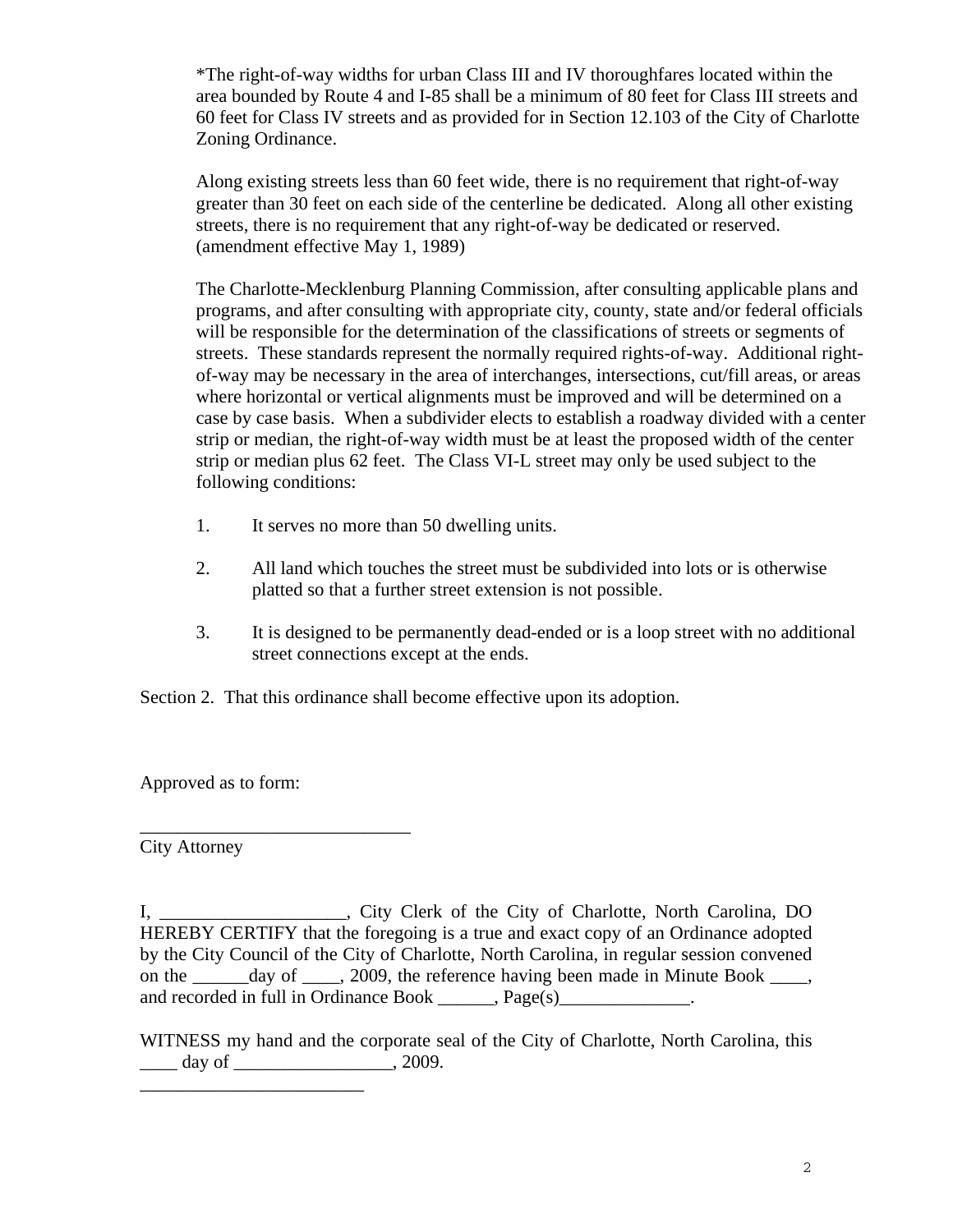## PART "B" STAFF RECOMMENDED CHANGES TO ZONING ORDINANCE

Petition #: 2009-038 Petitioner: City of Charlotte

## **AN ORDINANCE AMENDING APPENDIX A OF THE CITY CODE –ZONING ORDINANCE**

#### **ORDINANCE NO.**

## **BE IT ORDAINED BY THE CITY COUNCIL OF THE CITY OF CHARLOTTE:**

Section 1. Appendix A, "Zoning" of the Code of the City of Charlotte is hereby amended as follows:

#### A. CHAPTER 12: DEVELOPMENT STANDARDS OF GENERAL APPLICABILITY

#### 1. PART 1: SUPPLEMENTAL DEVELOPMENT STANDARDS

a. Amend Section 12.103, "Requirements for lots along thoroughfares" subsection (1) by adding new transitional setback standards for Independence Boulevard, and placing the information into a table format. The remaining subsections shall remain unchanged. The revised subsection (1) shall read as follows:

#### **Section 12.103. Requirements for lots along thoroughfares.**

G.S. 160A-306 state that cities shall have authority to (i) classify all or a portion of the streets within their jurisdictions according to their size, present and anticipated traffic loads, and other characteristics relevant to the achievement of the purposes of this Section, and (ii) establish by ordinance minimum distances that buildings and other permanent structures or improvements constructed along each class or type of street shall be setback from the right-of-way line or the center line of an existing or proposed street. Pursuant to that authority, the following requirements shall apply:

(1) The minimum yards or setbacks prescribed for each zoning district, which abuts a thoroughfare shall be measured from the proposed right-of-way line established for each classification of thoroughfare as follows:

| Thoroughfare Classification                                                                         | Distance From<br>Thoroughfare<br>Centerline to<br>"Proposed;<br>Right-of-Way Line" |
|-----------------------------------------------------------------------------------------------------|------------------------------------------------------------------------------------|
| Freeway or Expressway (Class I) other than U.S. 74 from Briar<br>Creek southeast to the City limits | $175$ feet                                                                         |
| U.S. 74 between Briar Creek and W.T. Harris Boulevard                                               | 125 feet                                                                           |
| U.S. 74 from W.T. Harris Boulevard southeast to the City limits                                     | 140 feet                                                                           |